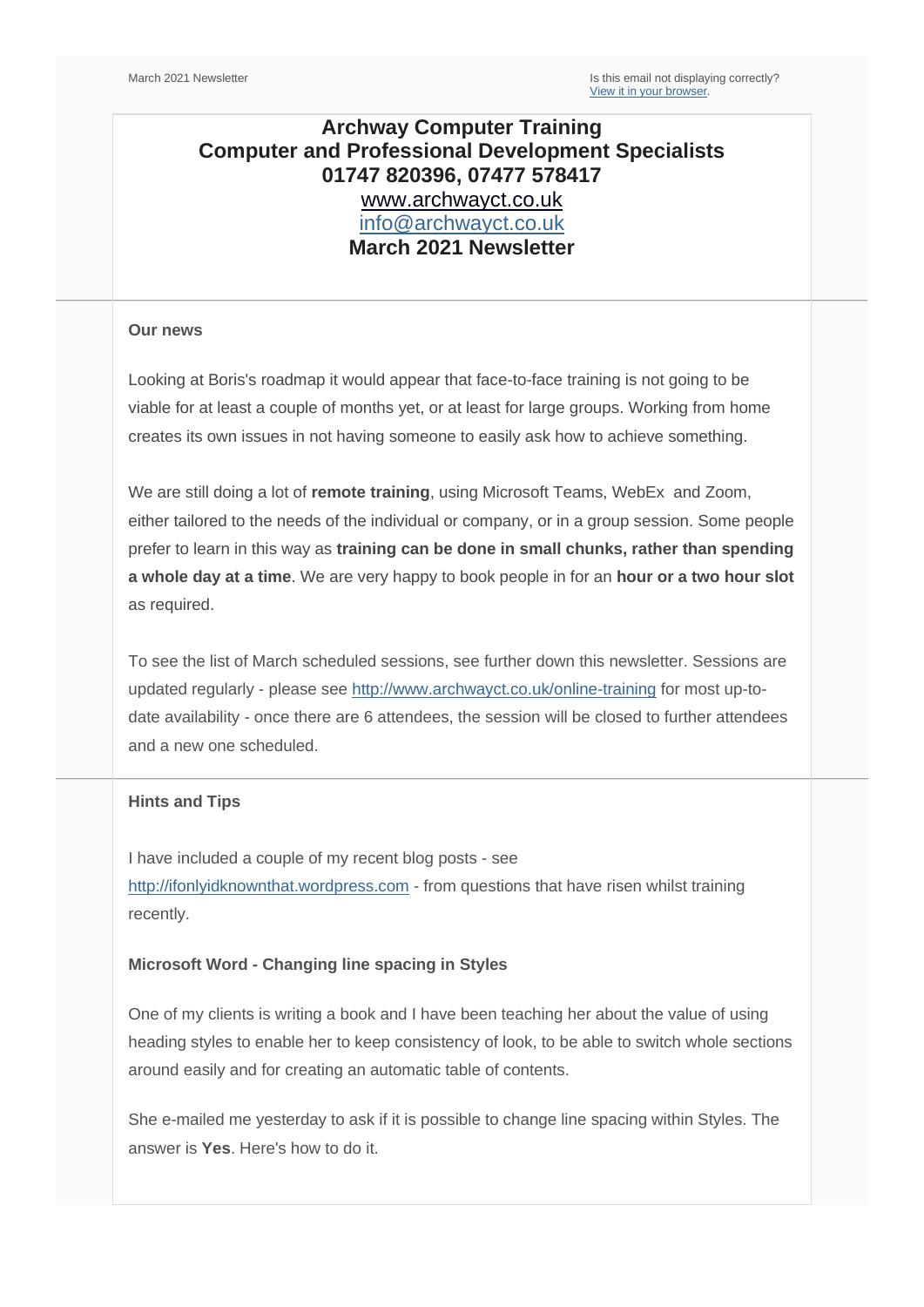On the **Home** tab, in the **Styles** group, right-click on the style that you want to adapt and click **Modify** . The **Modify Style** dialog box will be displayed.

| Properties                                                                                                                                                                                                                                                      |                                  |          |              |
|-----------------------------------------------------------------------------------------------------------------------------------------------------------------------------------------------------------------------------------------------------------------|----------------------------------|----------|--------------|
| Name:                                                                                                                                                                                                                                                           | Heading 1                        |          |              |
| Style type:                                                                                                                                                                                                                                                     | Linked (paragraph and character) |          | $\checkmark$ |
| Style based on:                                                                                                                                                                                                                                                 | <b>Normal</b>                    |          | $\checkmark$ |
| Style for following paragraph:                                                                                                                                                                                                                                  | <sup>T</sup> Normal              |          | v            |
| Formatting                                                                                                                                                                                                                                                      |                                  |          |              |
|                                                                                                                                                                                                                                                                 |                                  |          |              |
| Calibri (Body)<br>16                                                                                                                                                                                                                                            | U<br>в                           |          |              |
|                                                                                                                                                                                                                                                                 |                                  |          |              |
|                                                                                                                                                                                                                                                                 |                                  |          |              |
| Previous Paragraph Previous Paragraph Previous Paragraph Previous Paragraph Previous Paragraph Previous<br>Paragraph Previous Paragraph Previous Paragraph Previous Paragraph Previous Paragraph<br>Sample Text Sample Text Sample Text Sample Text Sample Text |                                  | →三<br>€⊟ |              |
| Sample Text Sample Text Sample Text Sample Text Sample Text                                                                                                                                                                                                     |                                  |          |              |
| Sample Text Sample Text Sample Text Sample Text Sample Text                                                                                                                                                                                                     |                                  |          |              |
| Sample Text Sample Text Sample Text Sample Text Sample Text                                                                                                                                                                                                     |                                  |          |              |
| <b>Sample Text</b>                                                                                                                                                                                                                                              |                                  |          |              |
| Following Paragraph Following Paragraph Following Paragraph Following Paragraph Following Paragraph                                                                                                                                                             |                                  |          |              |
| Font: 16 pt, Bold, Font color: Accent 1, Kern at 16 pt<br>Line spacing: Multiple 1.15 li, Space                                                                                                                                                                 |                                  |          |              |
| Before: 12 pt                                                                                                                                                                                                                                                   |                                  |          |              |
| After: 3 pt, Keep with next, Level 1, Style: Linked, Show in the Styles gallery, Priority: 10                                                                                                                                                                   |                                  |          |              |
| $\vee$ Add to the Styles gallery                                                                                                                                                                                                                                | Automatically update             |          |              |

Towards the bottom left there is a **Format** button, then select **Paragraph**. The **Paragraph**  dialog box will be displayed.

| Paragraph           |                                                                                       |                                                                                                                                                                                                                                | 7            |
|---------------------|---------------------------------------------------------------------------------------|--------------------------------------------------------------------------------------------------------------------------------------------------------------------------------------------------------------------------------|--------------|
| Indents and Spacing | Line and Page Breaks                                                                  |                                                                                                                                                                                                                                |              |
| General             |                                                                                       |                                                                                                                                                                                                                                |              |
| Alignment:          | Left                                                                                  |                                                                                                                                                                                                                                |              |
| Outline level:      | <b>Body Text</b>                                                                      | Collapsed by default                                                                                                                                                                                                           |              |
| Indentation         |                                                                                       |                                                                                                                                                                                                                                |              |
| Left:               | ▴<br>$0.63$ cm                                                                        | Special:                                                                                                                                                                                                                       | By:          |
| Right:              | 0 <sub>cm</sub>                                                                       | Hanging                                                                                                                                                                                                                        | 0.63 cm      |
| Mirror indents      |                                                                                       |                                                                                                                                                                                                                                |              |
|                     |                                                                                       |                                                                                                                                                                                                                                |              |
| Spacing             |                                                                                       |                                                                                                                                                                                                                                |              |
| Before:             | ▲<br>0 <sub>pt</sub><br>▼                                                             | Line spacing:                                                                                                                                                                                                                  | <u>Αt:</u>   |
| After:              | 0 <sub>pt</sub><br>$\overline{\phantom{0}}$                                           | Single                                                                                                                                                                                                                         | $\checkmark$ |
|                     | $ $ Don't add space between paragraphs of the same style                              |                                                                                                                                                                                                                                |              |
|                     |                                                                                       |                                                                                                                                                                                                                                |              |
| Preview             |                                                                                       |                                                                                                                                                                                                                                |              |
|                     | Paragraph Previous Paragraph Previous Paragraph Previous Paragraph Previous Paragraph | Previous Paragraph Previous Paragraph Previous Paragraph Previous Paragraph Previous Paragraph Previous                                                                                                                        |              |
| Jiija               |                                                                                       | Following Paragraph Following Paragraph Following Paragraph Following Paragraph Following Paragraph Following                                                                                                                  |              |
|                     |                                                                                       | Paragraph Following Paragraph Following Paragraph Following Paragraph Following Paragraph Following Paragraph<br>Following Paragraph Following Paragraph Following Paragraph Following Paragraph Following Paragraph Following |              |
|                     |                                                                                       | Paragraph Following Paragraph Following Paragraph Following Paragraph Following Paragraph Following Paragraph<br>Following Paragraph Following Paragraph Following Paragraph Following Paragraph Following Paragraph Following |              |
|                     |                                                                                       |                                                                                                                                                                                                                                |              |
| Tabs                | Set As Default                                                                        | OK                                                                                                                                                                                                                             | Cancel       |

Here you can either adapt the **Line spacing** for that particular style or the **Spacing before or after** that particular style. Click **OK**. If you want all present occurrences of that style within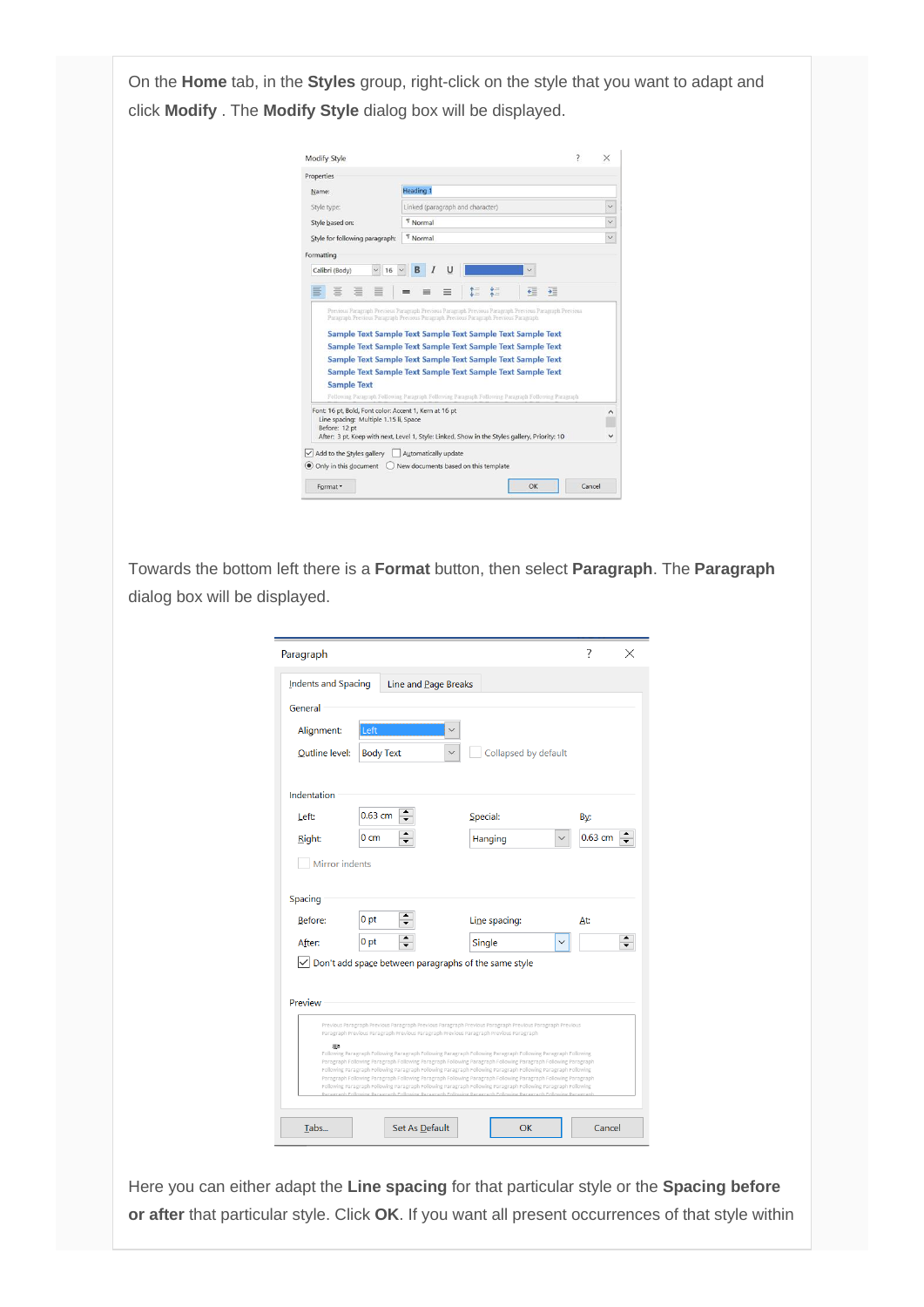the document to reflect your change, click **Automatically update**. If you want to use this style in all new documents select **New documents based on this template**. Click **OK**.

Find out more about our [M](http://www.archwayct.co.uk/microsoft-office-training/microsoft-word-training)**[icrosoft Word training](http://www.archwayct.co.uk/microsoft-office-training/microsoft-word-training)** in Wiltshire, Dorset, Somerset and Hampshire.

## **Microsoft Project - Tracking Progress on Tasks**

Once you have set a baseline for your project, (or part of your project if it is very long), and the project starts you will want to track progress. This will help you check what is running to schedule (or even ahead of schedule) or what is running late.

A lot of people track progress by adding the **% Complete** column to the entry table, checking with the people doing a task at a project meeting and recording percent complete of the task. Two problems with this:

- 1. It doesn't record what dates the task actually started and finished it assumes they were done on the date indicated on the current plan
- 2. One week, you'll be told the task is 90% complete, the next 95% complete, 99% complete etc.

If you really want to track progress in detail, it would be better to use the **Tracking** table.

Click the **View** tab on the ribbon, select the **Tables** command and click **Tracking.**

|              |          | Task Name                          | Act. Start - Act. Finish - Comp. - Comp. |              |                 | Phys. % | Act.<br>$-$ Dur.<br>$\overline{\phantom{a}}$ | Rem.<br>Dur. | - Act. Cost - Work             | Act.   | 12 Sep '16<br>W | 26 Sep '16<br>M           | 10 Oct '16<br>W                   | 24 Oct '16<br>M   |
|--------------|----------|------------------------------------|------------------------------------------|--------------|-----------------|---------|----------------------------------------------|--------------|--------------------------------|--------|-----------------|---------------------------|-----------------------------------|-------------------|
|              | $\Omega$ | <b>4 Tendering project</b>         | 26/09/16                                 | <b>NA</b>    | 24%             | 0%      |                                              |              | 7.41 days !3.15 days £2,200.00 | 21 hrs |                 |                           |                                   |                   |
|              |          | 41 Initial Work                    | 26/09/16                                 | <b>NA</b>    | 67%             | 0%      | 2 days                                       | 1 day        | £2,200.00                      | 21 hrs |                 |                           |                                   |                   |
|              |          | 1.1 Meeting<br>with Minister       | 26/09/16                                 | 26/09/16     | 100%            | 0%      | 1 day                                        | 0 days       | £800.00                        | 8 hrs  |                 | <b>E. Project Manager</b> |                                   |                   |
|              |          | 1.2 Write and<br>send out tender   | 27/09/16                                 | <b>NA</b>    | 50%             | 0%      | 1 day                                        | 1 day        | £1,400.00                      | 13 hrs |                 |                           | <b>Project Manager, Secretary</b> |                   |
|              | А        | 42 Decision process                | <b>NA</b>                                | <b>NA 0%</b> | ю               | 0%      | 0 days                                       | 9 days       | £0.00                          | 0 hrs  |                 |                           |                                   |                   |
|              |          | 2.1 Read bids                      | <b>NA</b>                                | <b>NA</b>    | 0%              | 0%      | 0 days                                       | 1 day        | £0.00                          | 0 hrs  |                 |                           |                                   | <b>Project Ma</b> |
| CHART        | ъ        | 2.2 meeting to<br>decide on        | <b>NA</b>                                | <b>NA</b>    | 0%              | 0%      | 0 days                                       | 0.5 days     | £0.00                          | 0 hrs  |                 |                           |                                   | Project !         |
| <b>GANTT</b> |          | 2.3 Interviews<br>with shortlisted | <b>NA</b>                                | NA           | O <sub>25</sub> | 0%      | 0 days                                       | 1 day        | £0.00                          | 0 hrs  |                 |                           |                                   |                   |
|              | 8        | 2.4 Check referer                  | <b>NA</b>                                | <b>NA</b>    | 0%              | 0%      | 0 hrs                                        | 2 hrs        | £0.00                          | 0 hrs  |                 |                           |                                   |                   |
|              | $\circ$  | 2.5 Decision mee                   | <b>NA</b>                                | <b>NA</b>    | 0%              | 0%      | 0 days                                       | 0.5 days     | £0.00                          | 0 hrs  |                 |                           |                                   |                   |

You can type information into the following columns:

**Act. Start** The actual date the task started

| Act.<br>Finish     | The actual date the task was completed                                                                       |
|--------------------|--------------------------------------------------------------------------------------------------------------|
|                    | % Comp. If the task is started but not finished, the percentage of the work completed                        |
| Phys. $%$<br>Comp. | The amount of physical work complete                                                                         |
|                    | Act Dur. The actual number of time periods that have been spent so far                                       |
| Rem.<br>Dur.       | The number of time periods left, calculated from the planned or scheduled<br>length less the actual duration |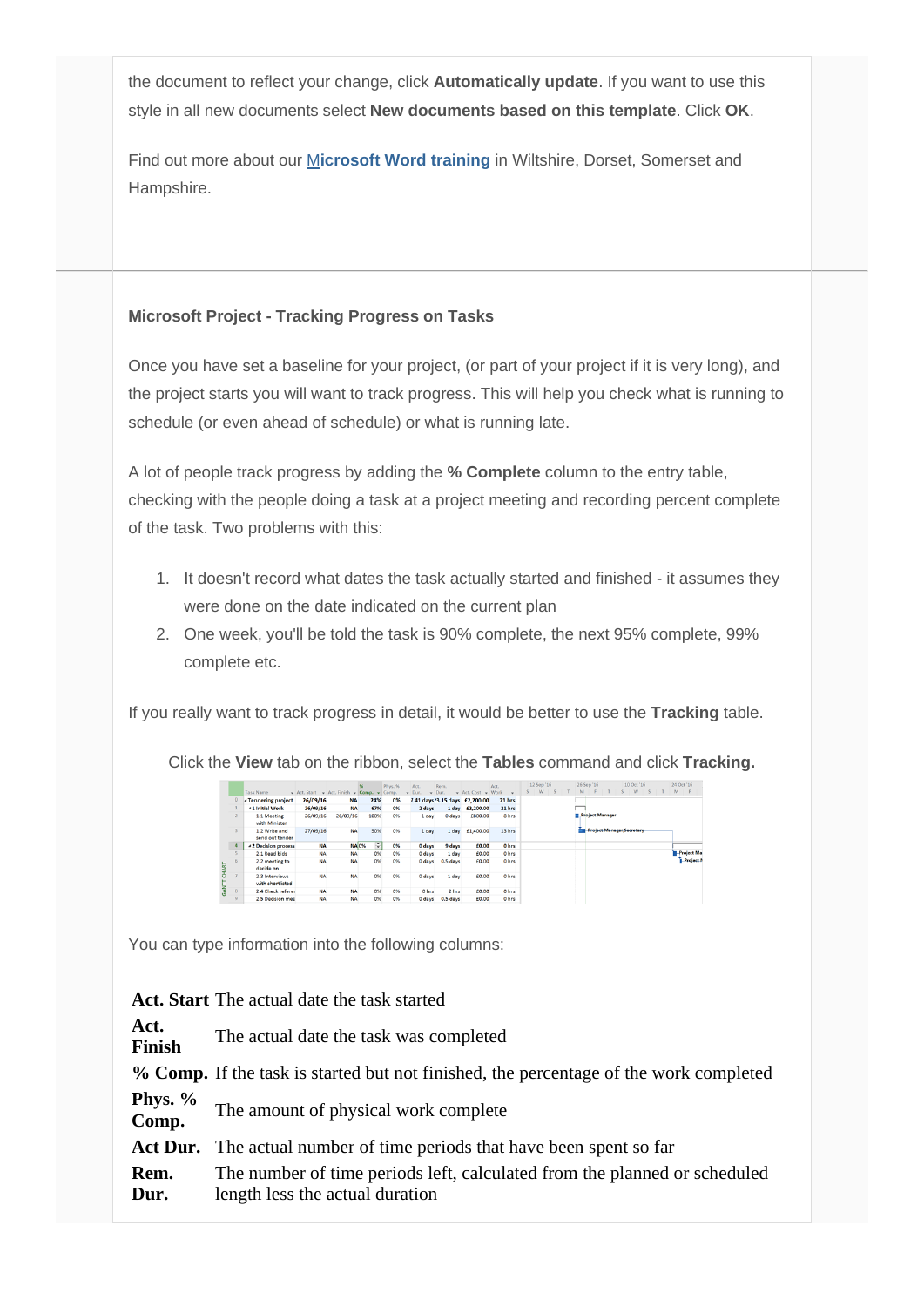# Act. Cost together with any fixed costs. If the task is marked 100% complete you can This value is calculated from the cost of the resources allocated to the task, overtype this value with the actual cost paid

**Act. Work** A measure of the work completed in hours calculated from the actual duration and units of each resource

You could also add in a **Rem. Work** column which would allow you to record how many work hours your team think is still needed on a particular task.

Using the **Tracking** table gives a far more detailed picture of project progress than just using the **% Complete** field. Using this more detailed information helps when you may need to reschedule subsequent tasks. You may be lucky and find that a task finished before its expected date of completion which may enable another task to proceed earlier than planned! If you are told that the remaining duration or hours of work are longer or shorter than anticipated, and you record them , MS Project can work out the % Complete on the particular task for you.

Find out more about our [Microsoft Project training](http://www.archwayct.co.uk/it-training/microsoft-project-training) in Dorset, Wiltshire. Somerset and Hampshire.

# **Online Training Sessions**

Since some organisations no longer want face-to-face training, we are pleased to be able to announce some interactive short training sessions.

Sessions will be conducted using WebEx or Zoom and will be limited to 6 people. Once a session is full, new dates will be released.

Training files and a meeting invitation will be sent out to participants in advance of the training session. Sessions are updated regularly **[here](http://www.archwayct.co.uk/online-training)**.

[email us](mailto:jdonbavand@btinternet.com?subject=Online%20training)**. To find out more details, ring on the mobile number at the top of this newsletter, or fill in our online [contact form](http://www.archwayct.co.uk/contact)**.

| <b>Date</b> | Time       | <b>Session</b>                                                 | <b>Cost</b>    |
|-------------|------------|----------------------------------------------------------------|----------------|
| 1st         | 09:15 -    | <b>Crystal Reports - Charting</b>                              | $E35 +$        |
| March       | 10:45      |                                                                | VAT            |
| 1st         | $11:30 -$  | Microsoft Project - Baselining a Project and Tracking          | $E25 +$        |
| March       | 12:30      | Progress                                                       | VAT            |
| 1st         | 15:00      | 14:00 - Time Management - Setting goals and priorities, Urgent | $E30 +$        |
| March       |            | vs Important                                                   | VAT            |
| 1st         | $15:30 -$  | Microsoft Project - Adding costs to projects                   | $E25 +$        |
| March       | 16:30      |                                                                | VAT            |
| 2nd         | $ 09:30 -$ | <b>Crystal Reports - Formulas and Functions</b>                | £35 +          |
| March       | 11:00      |                                                                | <b>VAT</b>     |
| 2nd         | $11:15 -$  | <b>Crystal Reports - Charting</b>                              | $\pounds 35 +$ |
| March       | 12:45      |                                                                | <b>VAT</b>     |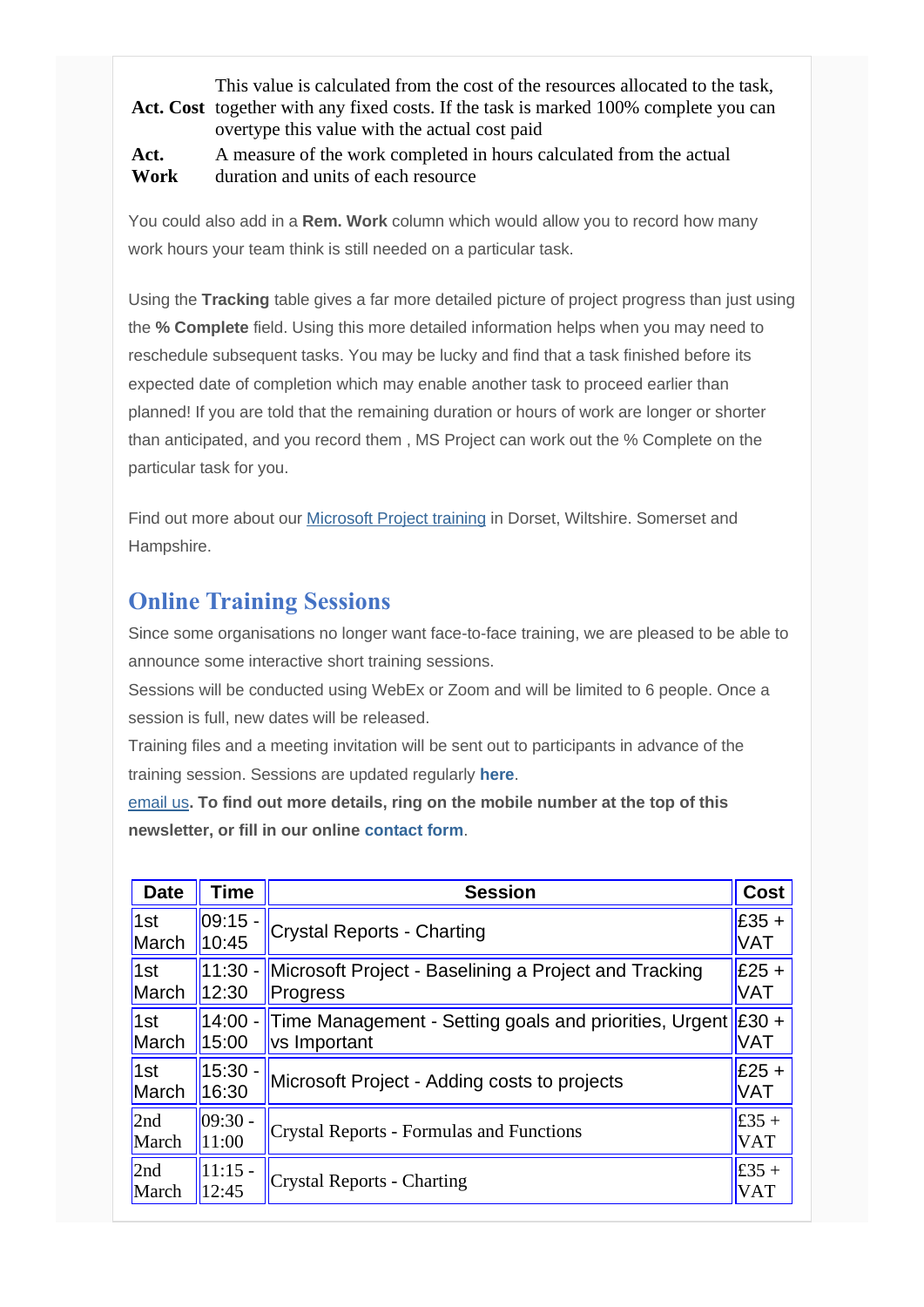| $13:30 -$<br>14:30 | Excel - Review of Basic Formulas, Absolute Cell<br>References (fixed cells), % of Totals, Using Quick<br>Analysis for % of Totals and Cumulative Totals | £25 $+$<br>VAT                                        |
|--------------------|---------------------------------------------------------------------------------------------------------------------------------------------------------|-------------------------------------------------------|
| $15:00 -$<br>16:00 | PowerPoint - Creating a new presentation, Slide<br>Layouts, Slide Views, Moving Slides                                                                  | £25 $+$<br>VAT                                        |
| $09:30 -$<br>10:30 | Microsoft Project - Baselining a Project and Tracking<br>Progress                                                                                       | £25 +<br>VAT                                          |
| $11:00 -$<br>12:00 | Time Management - Setting goals and priorities, Urgent vs<br>Important                                                                                  | £30 +<br><b>VAT</b>                                   |
| $13:30 -$<br>14:30 | Microsoft Project - Adding costs to projects                                                                                                            | £25 +<br>VAT                                          |
| $15:00 -$<br>16:30 | Microsoft Project - Working with Tasks, Creating a<br>Gantt Chart, Links, Lags and Leads                                                                | $£30 +$<br>VAT                                        |
| $09:30 -$<br>10:30 | Word - Working with Large Documents - Heading<br>Styles, Section Breaks, Automating Tables of Contents                                                  | £25 $+$<br>VAT                                        |
| 11:00.<br>12:00    | Word - Using Word tables, general Word hints and tips                                                                                                   | £25 $+$<br>VAT                                        |
| $13:00 -$<br>14:30 | Introduction to OneNote                                                                                                                                 | $£30 +$<br>VAT                                        |
| $15:00 -$<br>16:00 | Outlook - Calendar, Creating Recurring Appointments,<br>Making Appointments private, Using the Scheduling<br><b>Assistant</b>                           | £25 $+$<br>VAT                                        |
| $09:30 -$<br>11:00 | <b>Crystal Reports - The Section Expert and Advanced</b><br>Formatting                                                                                  | $£35 +$<br>VAT                                        |
| $11:30 -$<br>12:30 | Outlook - Emails Rules and Alerts, Creating a Task<br>from an Email, Creating an Appointment from an Email,<br><b>Quick Parts, Email Templates</b>      | £25 $+$<br>VAT                                        |
| $13:30 -$<br>14:30 | Comments, Track Changes                                                                                                                                 | £25 $+$<br>VAT                                        |
| $15:00 -$<br>17:00 | Delegating - How to delegate effectively                                                                                                                | $£50 +$<br>VAT                                        |
| $09:30 -$<br>10:30 | PowerPoint - Using SmartArt, Animating bulleted lists<br>and SmartArt, Using Drawing Tools, Manipulating<br><b>Pictures</b>                             | $£25 +$<br>VAT                                        |
| $11:00 -$<br>12:00 | Outlook - Email Rules and Alerts, Creating a Task from<br>an Email, Creating an Appointment from an Email,<br><b>Quick Parts, Email Templates</b>       | $£25 +$<br>VAT                                        |
| $13:30 -$<br>15:00 | <b>Crystal Reports - Crosstabs</b>                                                                                                                      | $£35 +$<br>VAT                                        |
| $11:00 -$<br>12:00 | PowerPoint - Creating a new presentation, Slide<br>Layouts, Slide Views, Moving Slides                                                                  | £25 +<br>VAT                                          |
| $09:30 -$<br>10:30 | PowerPoint - Working with SmartArt, Animating<br><b>SmartArt and Bulleted Lists</b>                                                                     | $£25 +$<br>VAT                                        |
|                    |                                                                                                                                                         | $£25 +$                                               |
| 12:30              | Microsoft Project - Adding costs to projects                                                                                                            | VAT                                                   |
|                    | 11:30.                                                                                                                                                  | Word - Collaborating with Others - Sharing Documents, |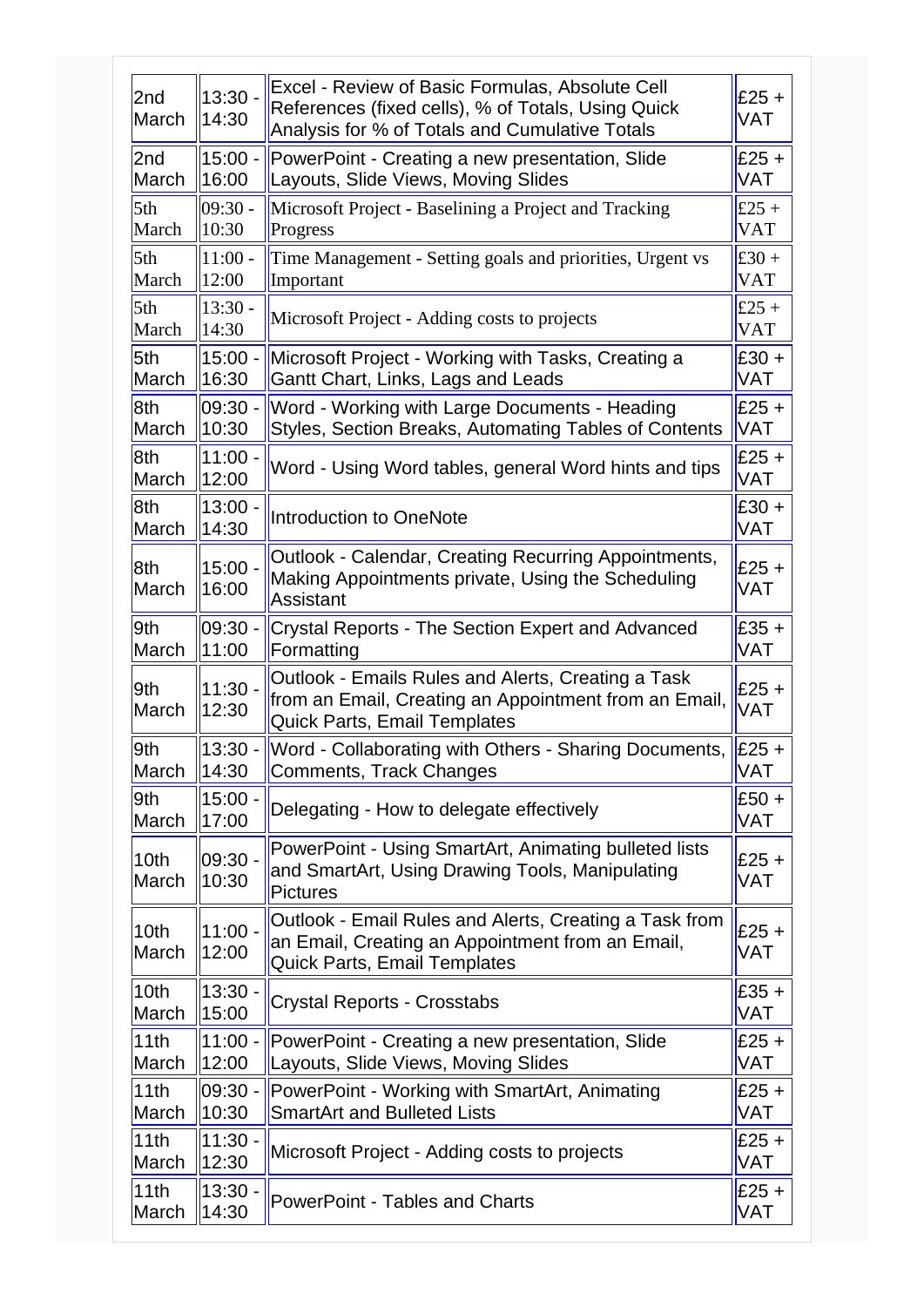| 15:30 -<br>16:30   | Word - Collaborating with Others - Sharing Documents,<br>Comments, Track Changes                                                                        | $£25 +$<br><b>VAT</b>                                                                                                                                               |
|--------------------|---------------------------------------------------------------------------------------------------------------------------------------------------------|---------------------------------------------------------------------------------------------------------------------------------------------------------------------|
| $09:30 -$<br>10:30 | Outlook - Calendar, Creating Recurring Appointments,<br>Making appointments private, Using the Scheduling<br><b>Assistant</b>                           | $£25 +$<br><b>VAT</b>                                                                                                                                               |
| $11:00 -$<br>13:00 | Coaching Skills - the key to successful delegation                                                                                                      | $£50 +$<br><b>VAT</b>                                                                                                                                               |
| $14:00 -$<br>16:00 | <b>Communication Skills - Questioning Techniques,</b><br>Listening Skills, Aggressive, Defensive and Assertive<br><b>Behaviour</b>                      | $£50 +$<br><b>VAT</b>                                                                                                                                               |
| 09:30.<br>10:30    | <b>Excel Pivot Tables</b>                                                                                                                               | $£25 +$<br><b>VAT</b>                                                                                                                                               |
| 11:00.<br>12:00    | Microsoft Word - Using Section Breaks effectively                                                                                                       | $£25 +$<br>VAT                                                                                                                                                      |
| $13:30 -$<br>14:30 | Excel - Named ranges, VLOOKUP                                                                                                                           | $£25 +$<br><b>VAT</b>                                                                                                                                               |
| 15:00<br>16:00     | <b>Excel Charting</b>                                                                                                                                   | $£25 +$<br><b>VAT</b>                                                                                                                                               |
| 16:00.<br>16:40    | Using Zoom for Remote Working                                                                                                                           | $£15 +$<br><b>VAT</b>                                                                                                                                               |
| $09:30 -$<br>11:00 | Crystal Reports - Sorting Records, Filtering Record,<br><b>Grouping Records, Summary Fields</b>                                                         | $£35 +$<br><b>VAT</b>                                                                                                                                               |
| 11:30 -<br>13:00   | Microsoft Project - Creating a resource sheet,<br>Assigning resources to tasks                                                                          | $£30 +$<br><b>VAT</b>                                                                                                                                               |
| $13:30 -$<br>14:30 | Excel - Review of Basic Formulas, Absolute cell<br>references (fixed cells), % of Totals, Using Quick<br>Analysis for % of Totals and Cumulative Totals | $£25 +$<br><b>VAT</b>                                                                                                                                               |
| $15:00 -$<br>16:00 | Inserting, Text Wrapping, Sizing, Effects                                                                                                               | $£25 +$<br><b>VAT</b>                                                                                                                                               |
| $09:30 -$<br>11:00 | Reports                                                                                                                                                 | $£30 +$<br><b>VAT</b>                                                                                                                                               |
| 11:30 -<br>12:30   | Using WebEx for working remotely                                                                                                                        | $£25 +$<br><b>VAT</b>                                                                                                                                               |
| $13:30 -$<br>14:30 | <b>PowerPoint - Tables and Charts</b>                                                                                                                   | $£25 +$<br><b>VAT</b>                                                                                                                                               |
| $15:00 -$<br>16:00 | Progress                                                                                                                                                | $£25 +$<br><b>VAT</b>                                                                                                                                               |
| $09:30 -$<br>10:30 | <b>Excel - Date and Text Functions</b>                                                                                                                  | $£25 +$<br><b>VAT</b>                                                                                                                                               |
| $11:00 -$<br>12:00 | Excel - Grouping worksheets, Calculations across<br>worksheets, Data Consolidation                                                                      | $£25 +$<br><b>VAT</b>                                                                                                                                               |
| $13:30 -$<br>15:00 | Excel - IF, Nested IF, AND, OR, SUMIF, SUMIFS,<br>COUNTIF, COUNTIFS, AVERAGEIF, IFERROR                                                                 | $£30 +$<br><b>VAT</b>                                                                                                                                               |
| 15:30 -<br>16:30   | <b>Excel Charting</b>                                                                                                                                   | $£25 +$<br><b>VAT</b>                                                                                                                                               |
| 09:30 -<br>11:30   | Effective Communication especially when working<br>remotely - keeping in touch with the team, organising                                                | $£50 +$<br>VAT                                                                                                                                                      |
|                    |                                                                                                                                                         | Word - Working with Pictures and Drawing Objects -<br>Microsoft Project - Views, Tables, Filters, Creating<br>Microsoft Project - Baselining a Project and Tracking |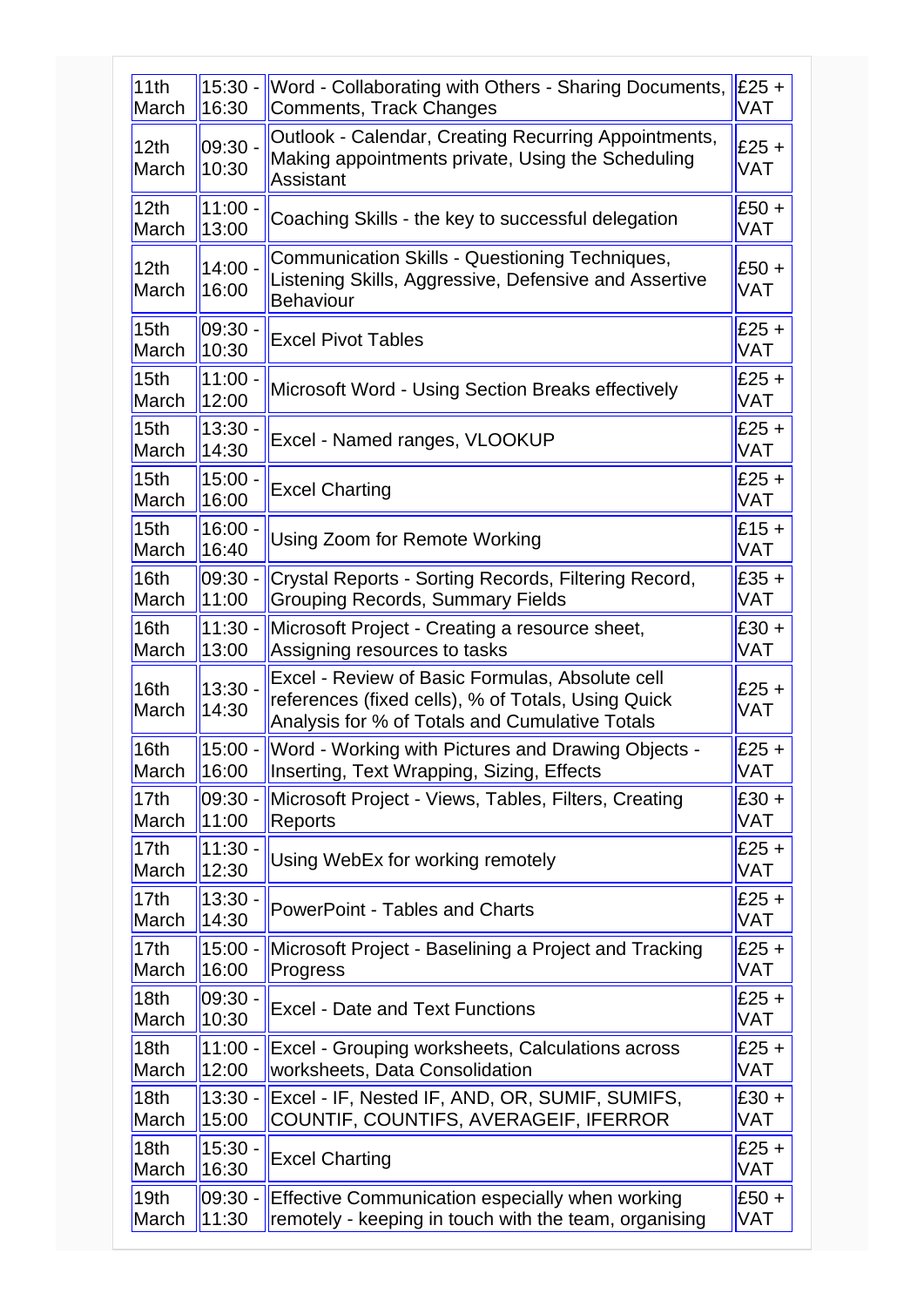|                           |                    | regular meetings, Agenda, feedback from meeting,<br>managing meetings, etc.                                                                     |                       |
|---------------------------|--------------------|-------------------------------------------------------------------------------------------------------------------------------------------------|-----------------------|
| 19 <sub>th</sub>          | 13:30              | <b>Using Outlook for Time Management</b>                                                                                                        | $£30 +$               |
| March                     | 14:30              |                                                                                                                                                 | <b>VAT</b>            |
| 19th                      | 15:00 -            | Word - Mailmerge                                                                                                                                | $E25 +$               |
| March                     | 16:00              |                                                                                                                                                 | <b>VAT</b>            |
| 22 <sub>nd</sub>          | 09:30.             | Excel - Sorting, Filtering, Conditional Formatting                                                                                              | $£25 +$               |
| March                     | 10:30              |                                                                                                                                                 | <b>VAT</b>            |
| 22 <sub>nd</sub>          | 11:00 -            | Excel - Creating a new workbook, Basic Formatting,                                                                                              | $£25 +$               |
| March                     | 12:00              | Basic Formulas, Saving, Printing                                                                                                                | <b>VAT</b>            |
| 22 <sub>nd</sub>          | $13:30 -$          | Introduction to OneNote                                                                                                                         | $£30 +$               |
| March                     | 15:00              |                                                                                                                                                 | <b>VAT</b>            |
| 22 <sub>nd</sub><br>March | 15:30 -<br>16:30   | PowerPoint - Using SmartArt, Animating bulleted lists<br>and SmartArt, Using Drawing Tools, Manipulating<br>Pictures                            | $E25 +$<br><b>VAT</b> |
| 23rd                      | $09:30 -$          | Excel - Creating a new workbook, Basic Formatting,                                                                                              | $£25 +$               |
| March                     | 10:30              | Basic Formulas, Saving, Printing                                                                                                                | <b>VAT</b>            |
| 23rd                      | $11:30 -$          | Microsoft Project - Consolidating Projects in a Master Plan,                                                                                    | £30 +                 |
| March                     | 13:00              | Pooling resources across Projects                                                                                                               | <b>VAT</b>            |
| 23rd                      | $13:30 -$          | Microsoft Project - Creating a resource sheet, Assigning                                                                                        | £30 +                 |
| March                     | 15:00              | resources to tasks                                                                                                                              | <b>VAT</b>            |
| 23rd                      | $15:30 -$          | <b>Excel PivotTables</b>                                                                                                                        | £25 +                 |
| March                     | 16:30              |                                                                                                                                                 | <b>VAT</b>            |
| 24th<br>March             | 09:30.<br>10:30    | Time Management - Goals and Objectives, The<br>SMART approach to generating goals, Identifying<br>Goals, Prioritising Work, Urgent vs Important | $£30 +$<br><b>VAT</b> |
| 24th                      | $11:00 -$          | <b>Crystal Reports - Parameter Queries</b>                                                                                                      | $£35 +$               |
| March                     | 12:30              |                                                                                                                                                 | <b>VAT</b>            |
| 24th                      | $13:30 -$          | Word - Working with Pictures and Drawing Objects -                                                                                              | $£25 +$               |
| March                     | 14:30              | Inserting, Text Wrapping, Sizing, Effects                                                                                                       | <b>VAT</b>            |
| 24th                      | $15:00 -$          | Word - Using Word tables, General Word hints and tips                                                                                           | $£25 +$               |
| March                     | 16:00              |                                                                                                                                                 | <b>VAT</b>            |
| 25 <sub>th</sub>          | 09:30 -            | Excel - Sorting, Filtering, Conditional Formatting                                                                                              | $£25 +$               |
| March                     | 10:30              |                                                                                                                                                 | VAT                   |
| 25 <sub>th</sub>          | $11:00 -$          | <b>Team Building and Motivation</b>                                                                                                             | $£50 +$               |
| March                     | 13:00              |                                                                                                                                                 | <b>VAT</b>            |
| 25 <sub>th</sub><br>March | $14:00 -$<br>15:00 | PowerPoint - Using SmartArt, Animating bulleted lists<br>and SmartArt, Using Drawing Tools, Manipulating<br><b>Pictures</b>                     | $£25 +$<br><b>VAT</b> |
| 26 <sub>th</sub>          | $09:30 -$          | Microsoft Project - Working with Tasks, Creating a                                                                                              | $£30 +$               |
| March                     | 11:00              | Gantt Chart, Links, Lags and Leads                                                                                                              | <b>VAT</b>            |
| 26 <sub>th</sub>          | $11:30 -$          | Excel - Grouping worksheets, Calculation across                                                                                                 | $£25 +$               |
| March                     | 12:30              | worksheets, Data Consolidation                                                                                                                  | <b>VAT</b>            |
| 26 <sub>th</sub>          | $15:30 -$          | <b>Excel PivotTables</b>                                                                                                                        | $£25 +$               |
| March                     | 16:30              |                                                                                                                                                 | VAT                   |
| 29 <sub>th</sub>          | 09:30.             | Introduction to Microsoft Teams                                                                                                                 | $£50 +$               |
| March                     | 12:30              |                                                                                                                                                 | <b>VAT</b>            |